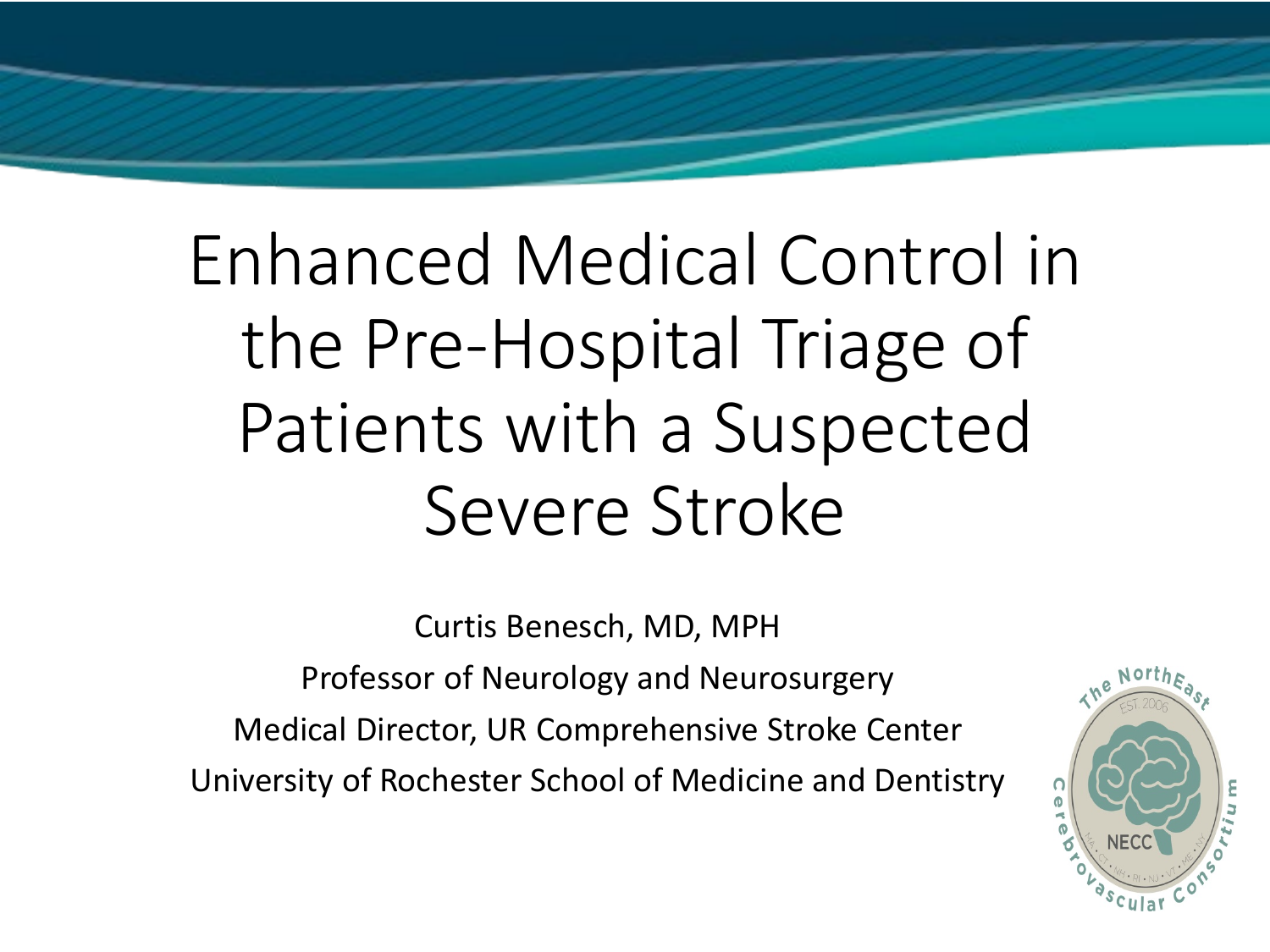

• I currently have no financial disclosures.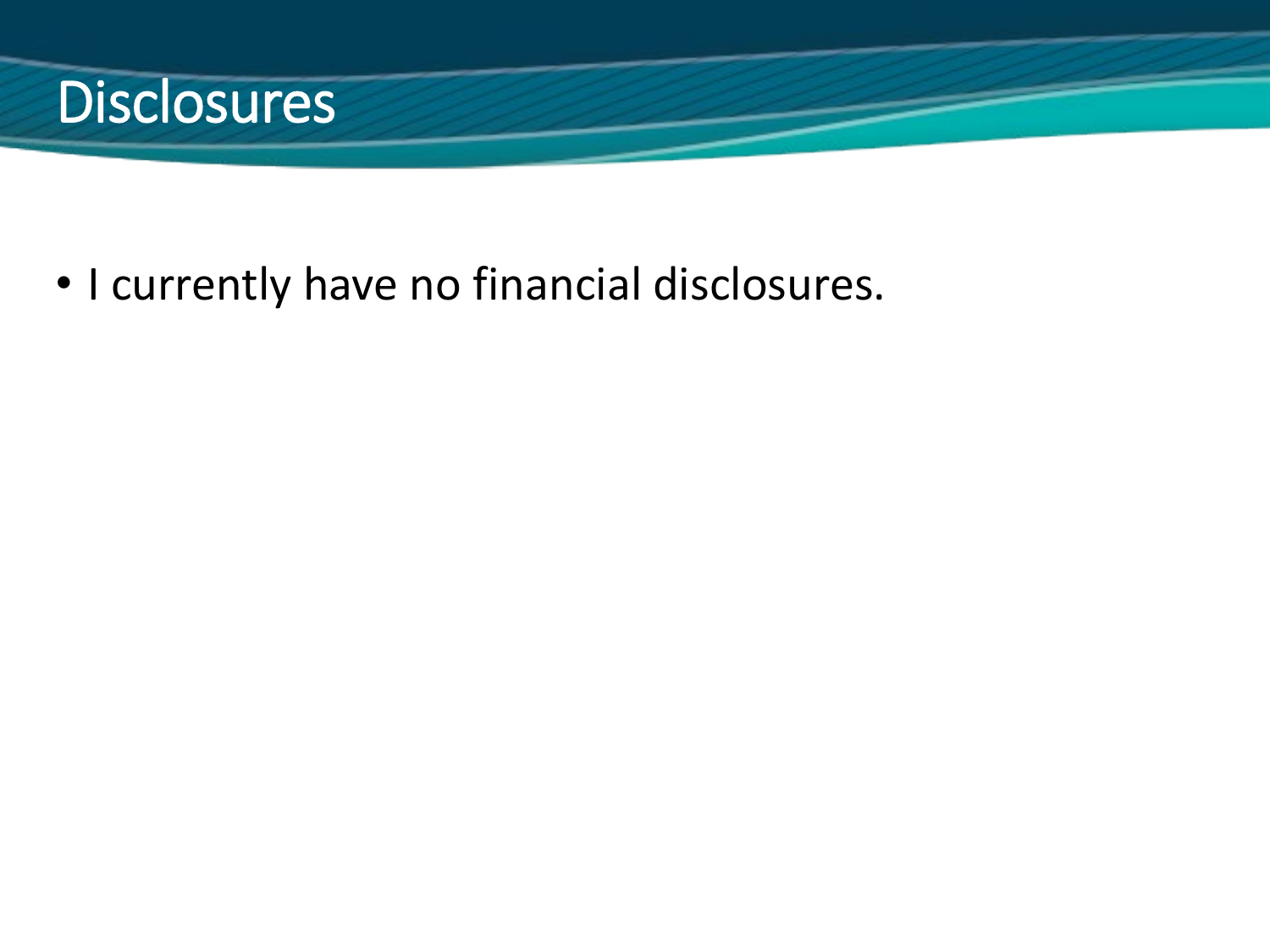# **Background**

- Optimal strategies for the identification and triage of patients with a potential LVO in the prehospital setting are lacking
- Utility of existing scales is limited:
	- Suboptimal sensitivity and specificity of current scales
	- Unfamiliarity within the EMS community
	- Minimal time to administer complex scales in the field
- G-FAST (Face-Arm-Speech-Time Scale + Gaze preference)
	- Cincinnati Prehospital Stroke Scale commonly used by EMS
	- If all elements positive, likelihood of an LVO increased 20-fold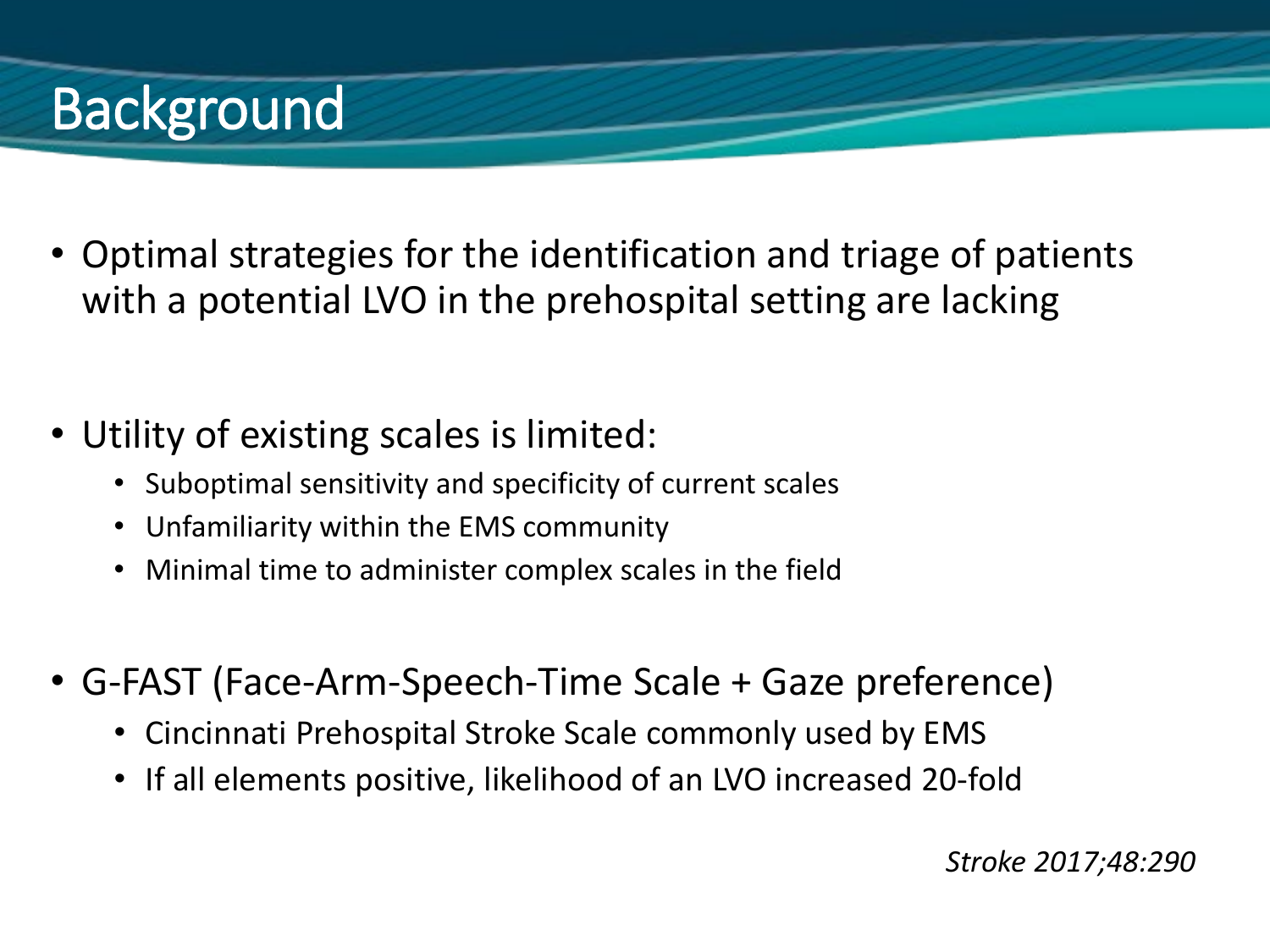## **Background**

- The Upstate New York Stakeholder Proceedings (June 2016)
	- Regional symposium on prehospital triage and interhospital transfer
	- Enhancing the role of Medical Control in prehospital triage was a key recommendation, deemed to have high feasibility and high impact

### Hypothesis:

- *Medical Control will ascertain the presence of gaze abnormalities along with the existing CPSS in pre-arrival notification reports by EMS to Medical Control*
- *Use of this algorithm will optimize triage of patients with LVO to an endovascular-capable/comprehensive stroke center*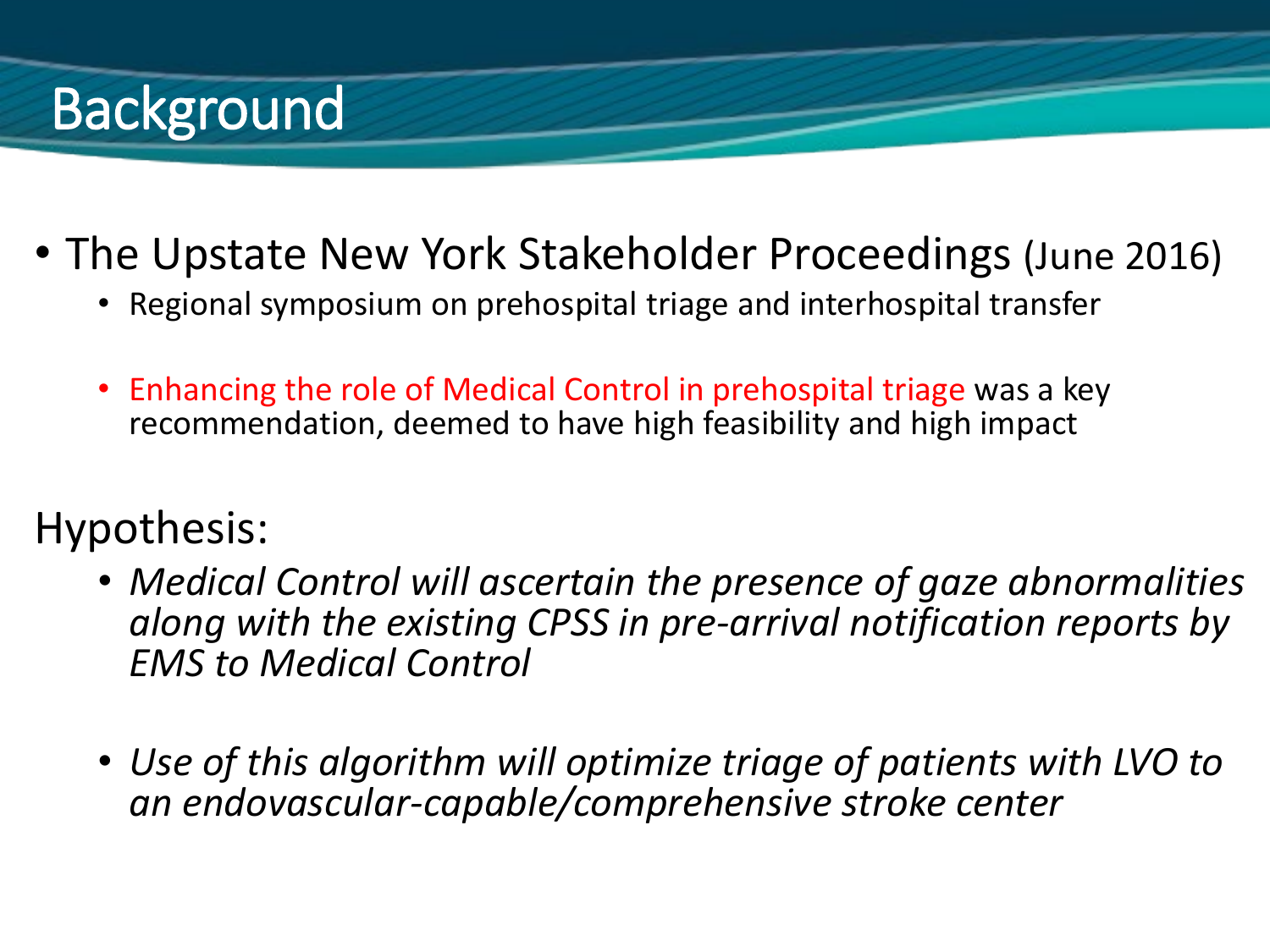## **Background**

- Specific Aims:
	- To determine the feasibility of including gaze preference/deviation with the CPSS in pre-arrival notification reports from EMS to Medical Control
	- To determine the accuracy of the Enhanced Medical Control (EMC) algorithm in directing triage to the appropriate stroke center level
		- Sensitivity and specificity of the algorithm
			- Large vessel occlusion by imaging
			- Gaze preference (NIHSS subscale)
		- Impact on EMS diversion
			- Rates of inappropriate diversions vs failure to divert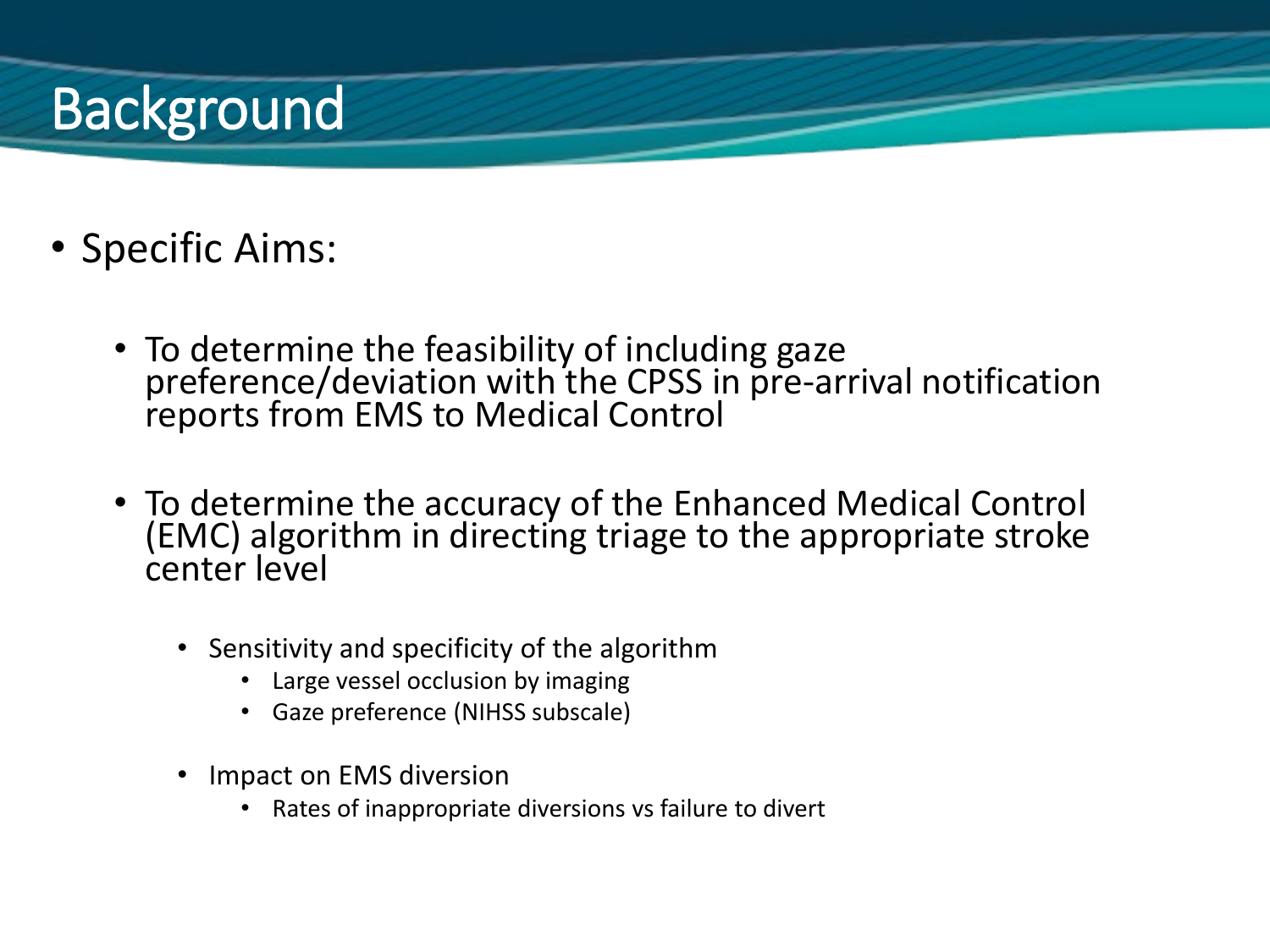## **Methods**

- Study involved 8 hospitals in and around Rochester, NY and surrounding counties
	- 2 CSC/thrombectomy-capable centers, 6 PSCs
	- Over 80 EMS transporting agencies across 2 regions
- Education/training of Medical Control and EMS providers:
	- Direct contact with all EM Directors
	- Dissemination of study protocol and expectations via EMS modules/network, including a training video on gaze preference/deviation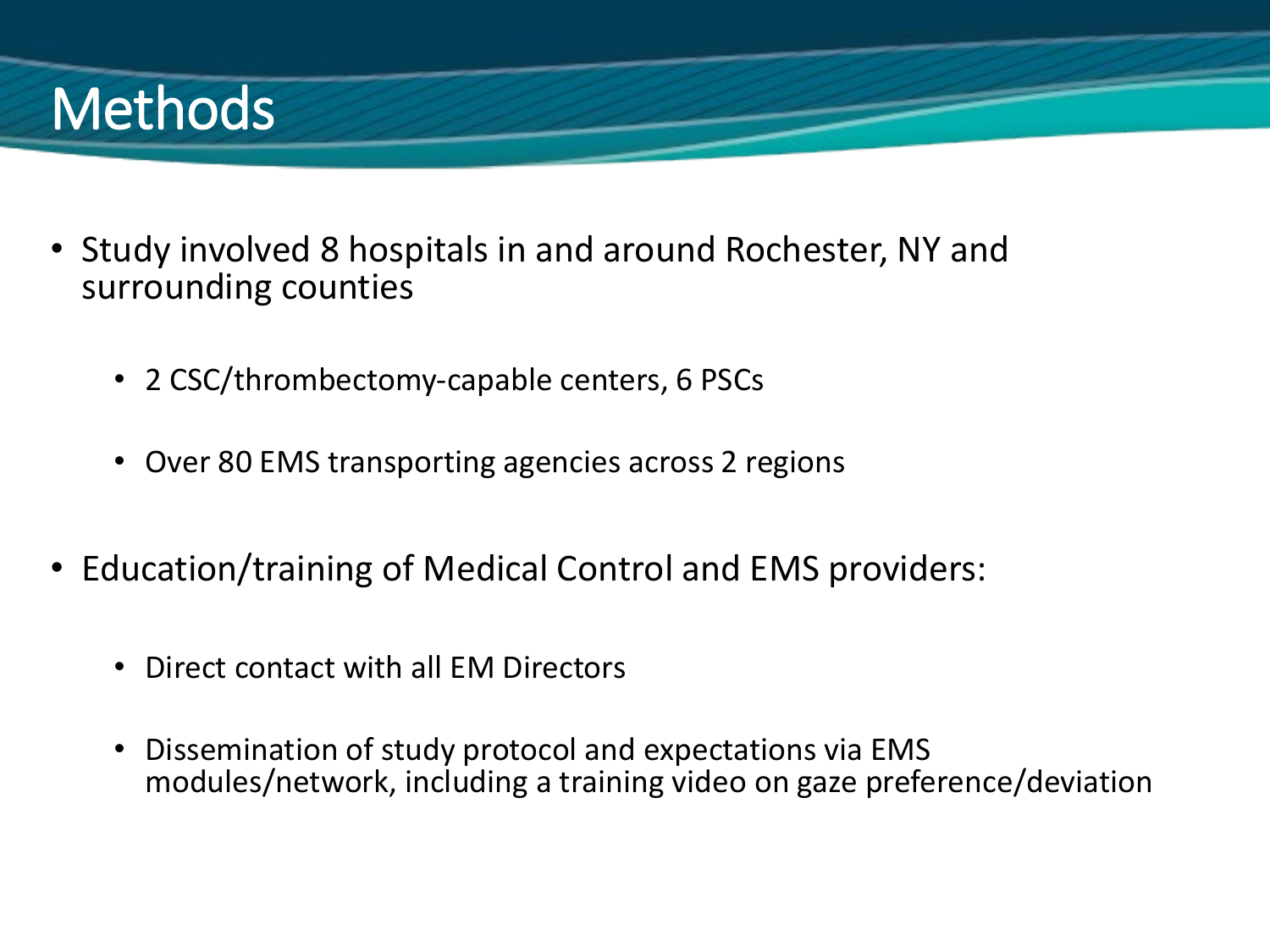

Medical Control will instruct EMS to bypass the original destination in favor of transport to the nearest CSC or EVCcenter if the following criteria are met:

- CPSS = 3, gaze preference is present
- Transport time to nearest EVC or CSC is < 30 minutes
- Transport to EVC or CSC does not preclude thrombolytic treatment at nearest PSC or "stroke-ready" facility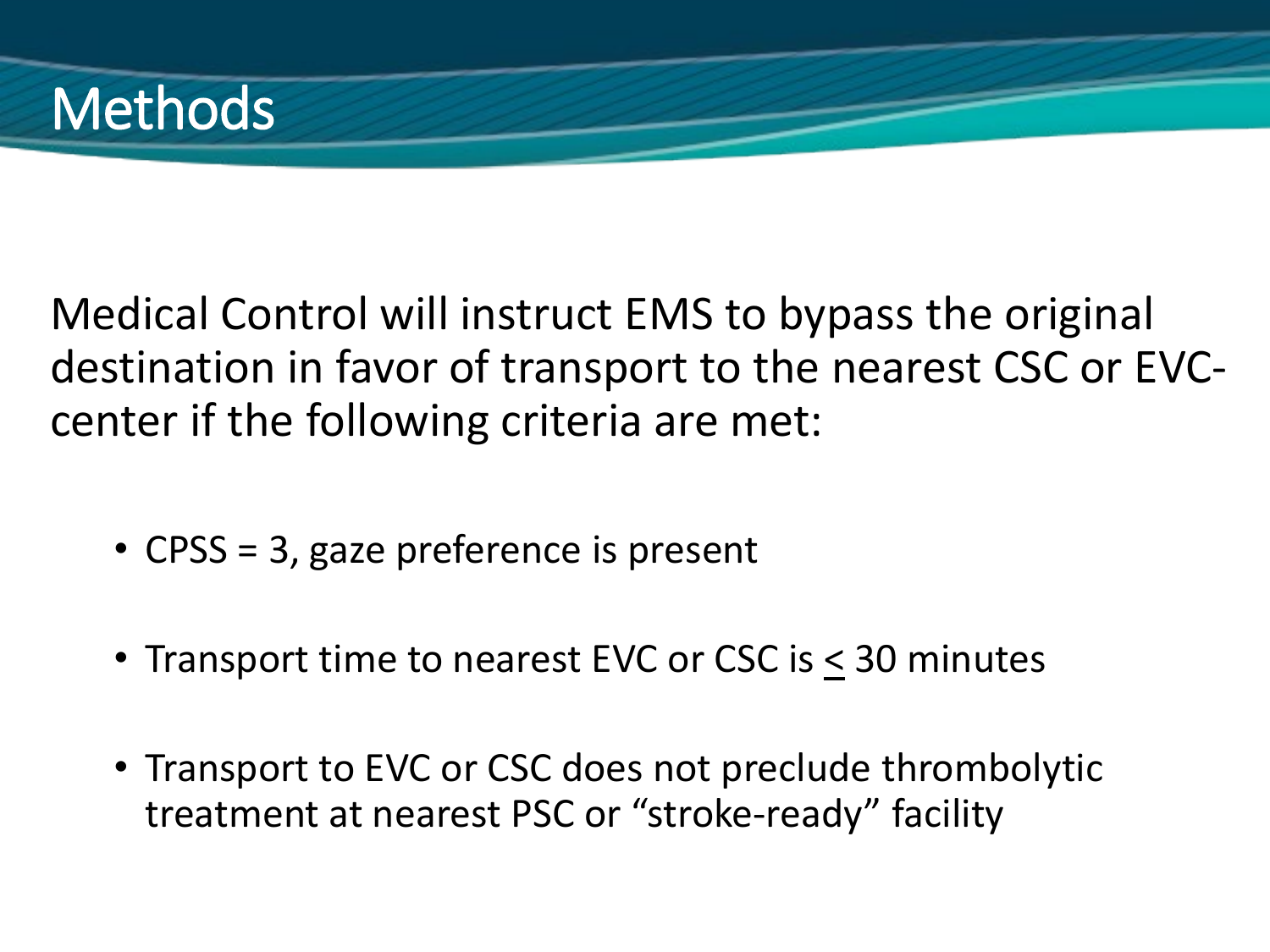### **Materials**

#### Enhanced Medical Control Stroke Algorithm

*Ask the following on all pre-arrival notifications for a suspected stroke and circle responses:*



Circle the initial destination:

| Strong                        | Highland | Thompson | Noves Geneva General Soldiers and Sailors |  |
|-------------------------------|----------|----------|-------------------------------------------|--|
| <b>RGH</b>                    | Unity    | Newark   | United Memorial<br>Other                  |  |
| Circle the final destination: |          |          |                                           |  |
| Strong                        | Highland | Thompson | Noves Geneva General Soldiers and Sailors |  |
| <b>RGH</b>                    | Unity    | Newark   | United Memorial<br>Other:                 |  |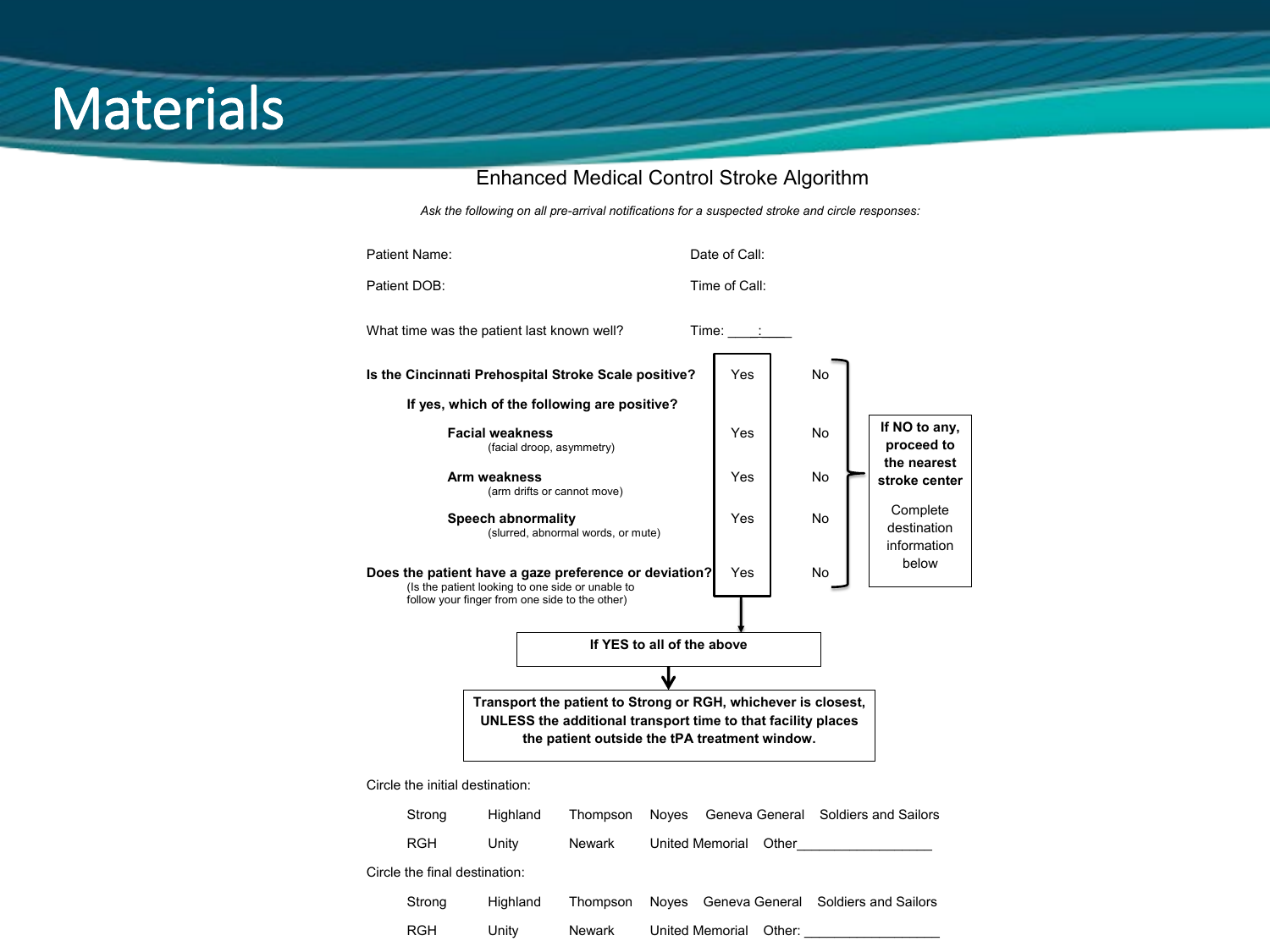

### Data were collected from June 1 – September 30, 2018

Total number of forms completed by Medical Control (n = 224) CSC/EVC 83.5% PSC 16.5%

Each subject underwent a brief chart review at each destination hospital (NIHSS, vascular imaging, acute treatment/intervention)

|                                | %    |
|--------------------------------|------|
| • CPSS (+ one element)         | 98.7 |
| • CPSS (+ all three elements)  | 22.3 |
| • Gaze preference or deviation | 21.5 |
| • Vascular imaging             | 66.8 |
| $\cdot$ LVO                    | 17.2 |
| • IV thrombolysis              | 12.2 |
| • Mechanical thrombectomy      | 8.6  |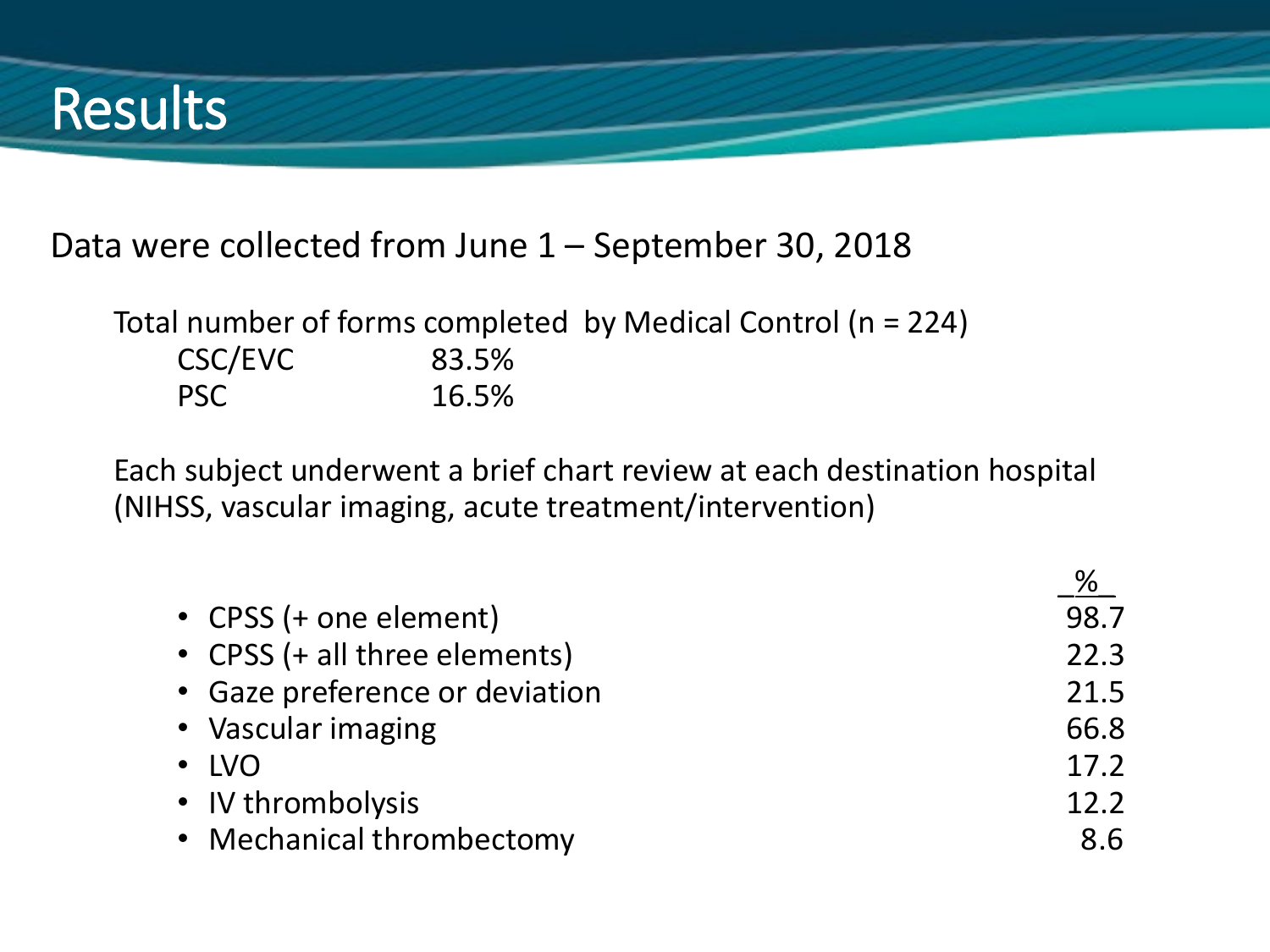

• Test Characteristics—Full Sample (n=223)

|              |                | $LVO +$ | LVO - |     |
|--------------|----------------|---------|-------|-----|
| $\mathbf{S}$ | $\div$         | 8       | 9     | 17  |
|              | $\blacksquare$ | 30      | 176   | 206 |
|              |                | 38      | 185   | 223 |

 $CPSS = 3 + gaze$ preference

> Sensitivity: 21% Specificity: 95.1%

Positive Predictive Value: 47.1% Negative Predictive Value: 85.4%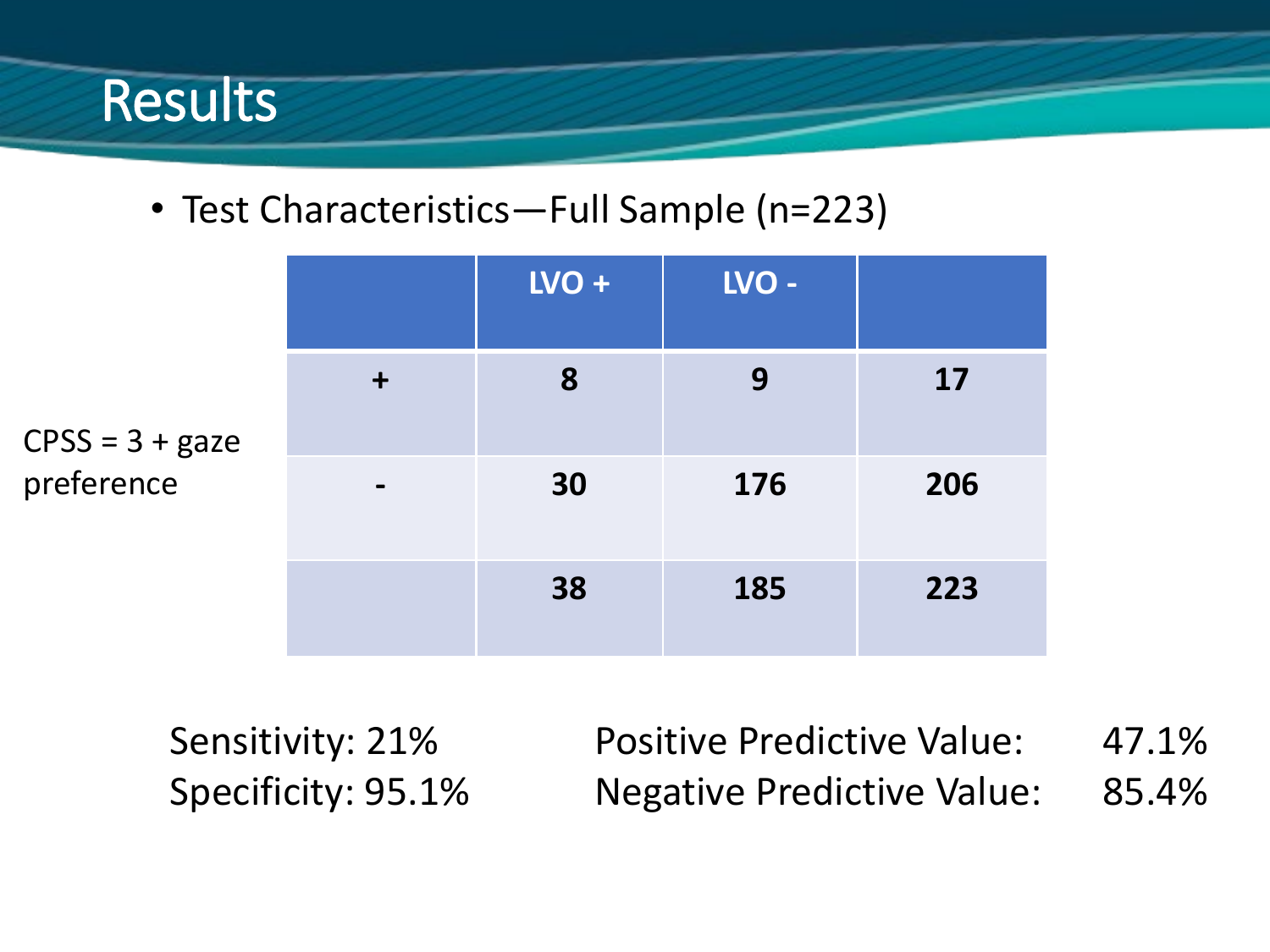

- Test Characteristics—Restricted Sample (n=50)
	- CPSS =3, +/- gaze preference

|                 |                 | $LVO +$ | LVO - |    |
|-----------------|-----------------|---------|-------|----|
| Gaze preference | $\div$          | 8       | 9     | 17 |
|                 | $\qquad \qquad$ | 8       | 24    | 32 |
|                 |                 | 16      | 33    | 49 |

Sensitivity: 50.0% Specificity: 72.3%

Positive Predictive Value: 47.1% Negative Predictive Value: 75.0%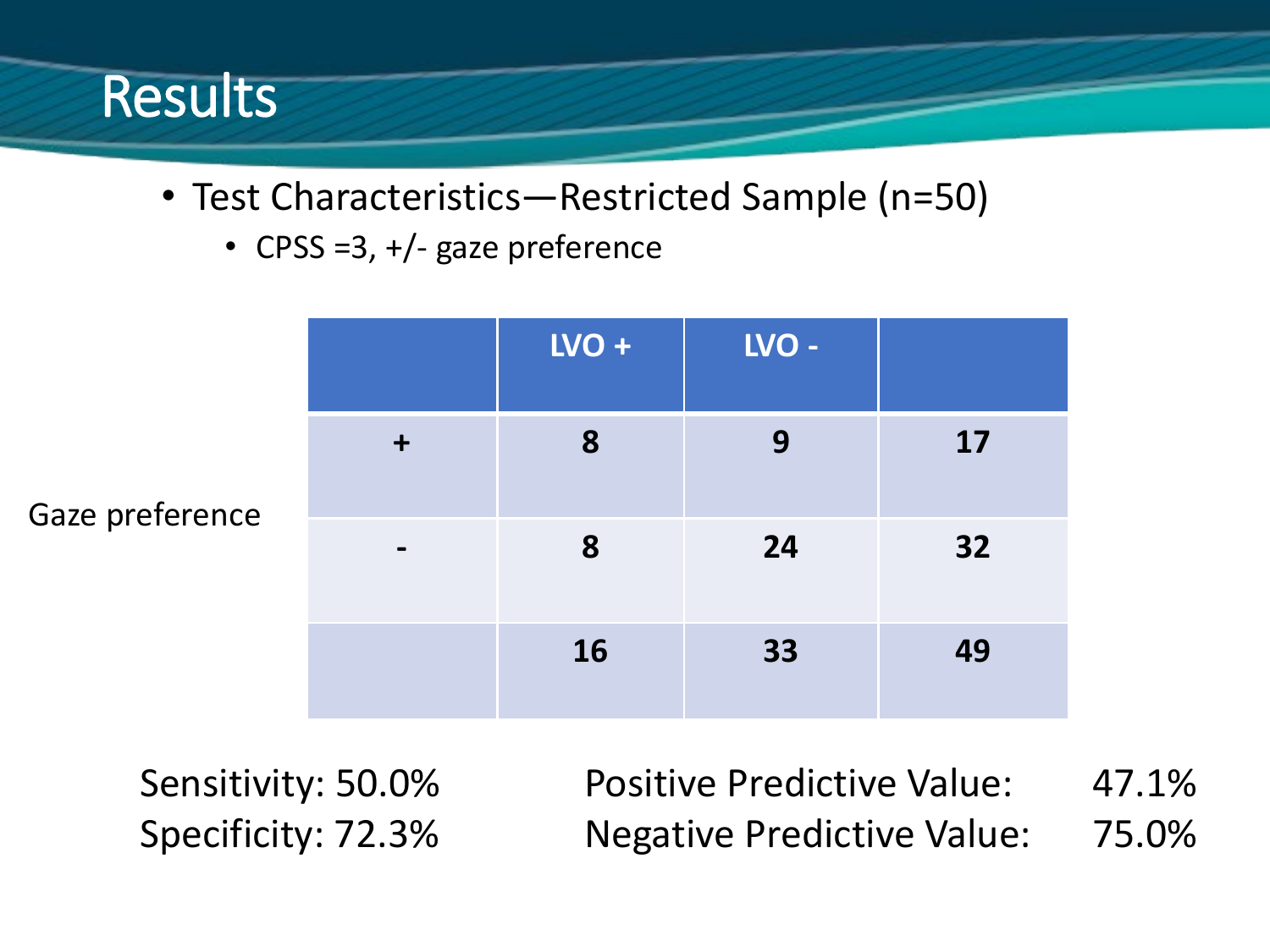

- Test Characteristics—Full Sample (n=223)
	- Gaze preference: EMS vs NIHSS subscale on arrival

|                               |           | <b>Gaze Pref</b><br>$\ddot{\textbf{r}}$<br><b>NIHSS</b> | <b>Gaze Pref</b><br>-<br><b>NIHSS</b> |     |
|-------------------------------|-----------|---------------------------------------------------------|---------------------------------------|-----|
| Gaze preference<br><b>EMS</b> | $\ddot{}$ | 23                                                      | 15                                    | 38  |
|                               |           | 32                                                      | 153                                   | 185 |
|                               |           | 55                                                      | 168                                   | 223 |

Sensitivity: 41.8% Specificity: 91.1%

Positive Predictive Value: 60.5% Negative Predictive Value: 82.7%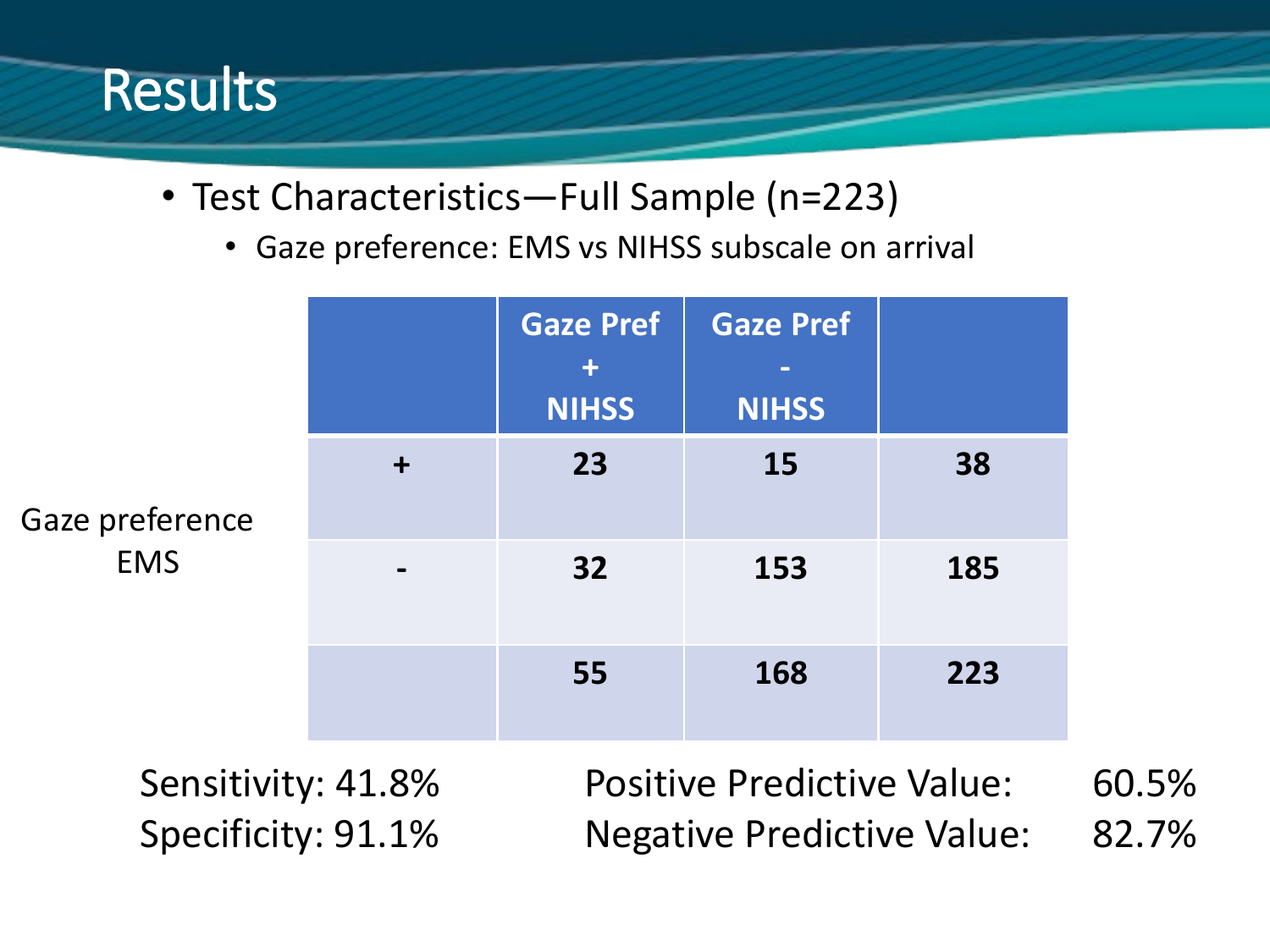

- Test Characteristics—Full Sample (n=223)
	- Gaze preference by EMS and LVO +/-

|                               |                | $LVO +$   | LVO - |     |
|-------------------------------|----------------|-----------|-------|-----|
| Gaze preference<br><b>EMS</b> | $\mathbf +$    | <b>11</b> | 27    | 38  |
|                               | $\blacksquare$ | 27        | 158   | 185 |
|                               |                | 38        | 185   | 223 |

Sensitivity: 28.9% Specificity: 85.4% Positive Predictive Value: 28.9% Negative Predictive Value: 85.4%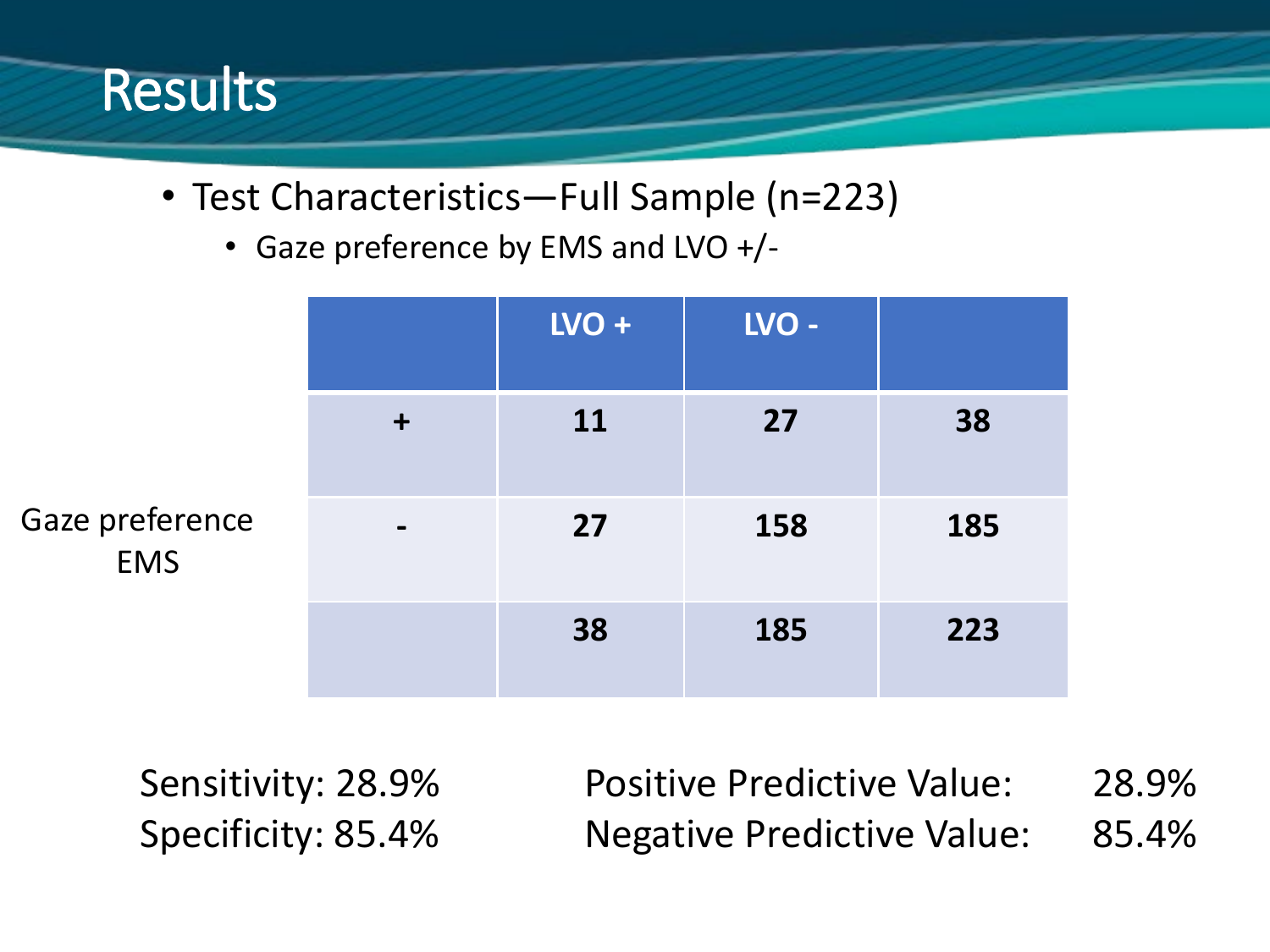

### Diversions from Initial Destination (n=12 patients)

Approximately 5% of all pre-arrival notifications

Represents approximately 33% of patients with initial destination of primary stroke center

- 7/12 were diverted with a CPSS + (all 3 elements) and a gaze preference/deviation (4 had + LVO)
- 5/12 were diverted with either partial CPSS or no gaze deviation (2 had + LVO)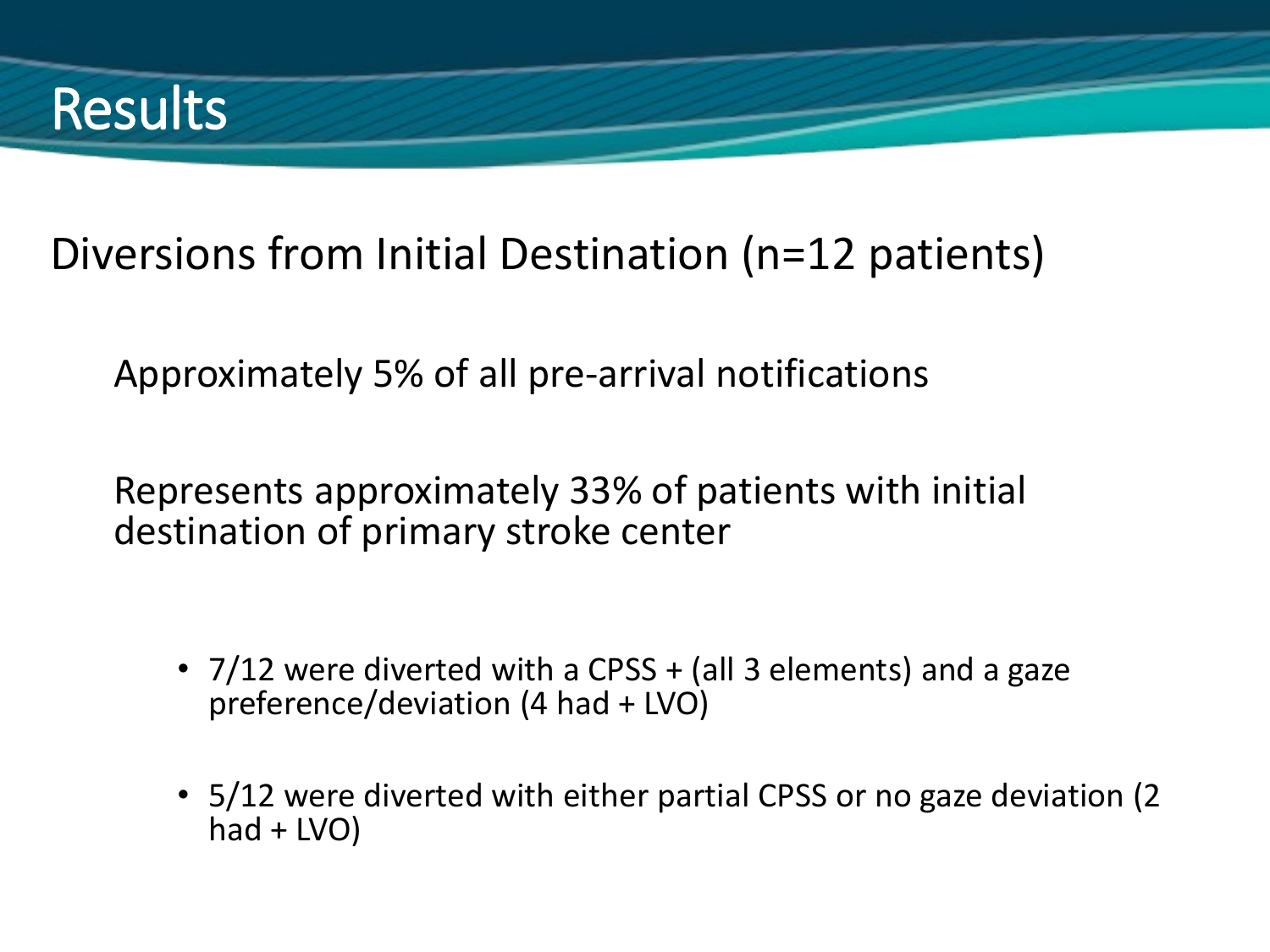## Results--Summary

- Widespread adoption of the Medical Control algorithm across all levels of hospital stroke care was lacking
- Utilizing FAST-G in this setting demonstrated high specificity but poor sensitivity in detecting large vessel occlusion
- Although gaze preference/deviation was noted by EMS in 1/5 patients, its presence did not perform well as a screening tool for LVO
- Use of the Medical Control algorithm led to 56% triage accuracy in patients diverted from initial PSC destination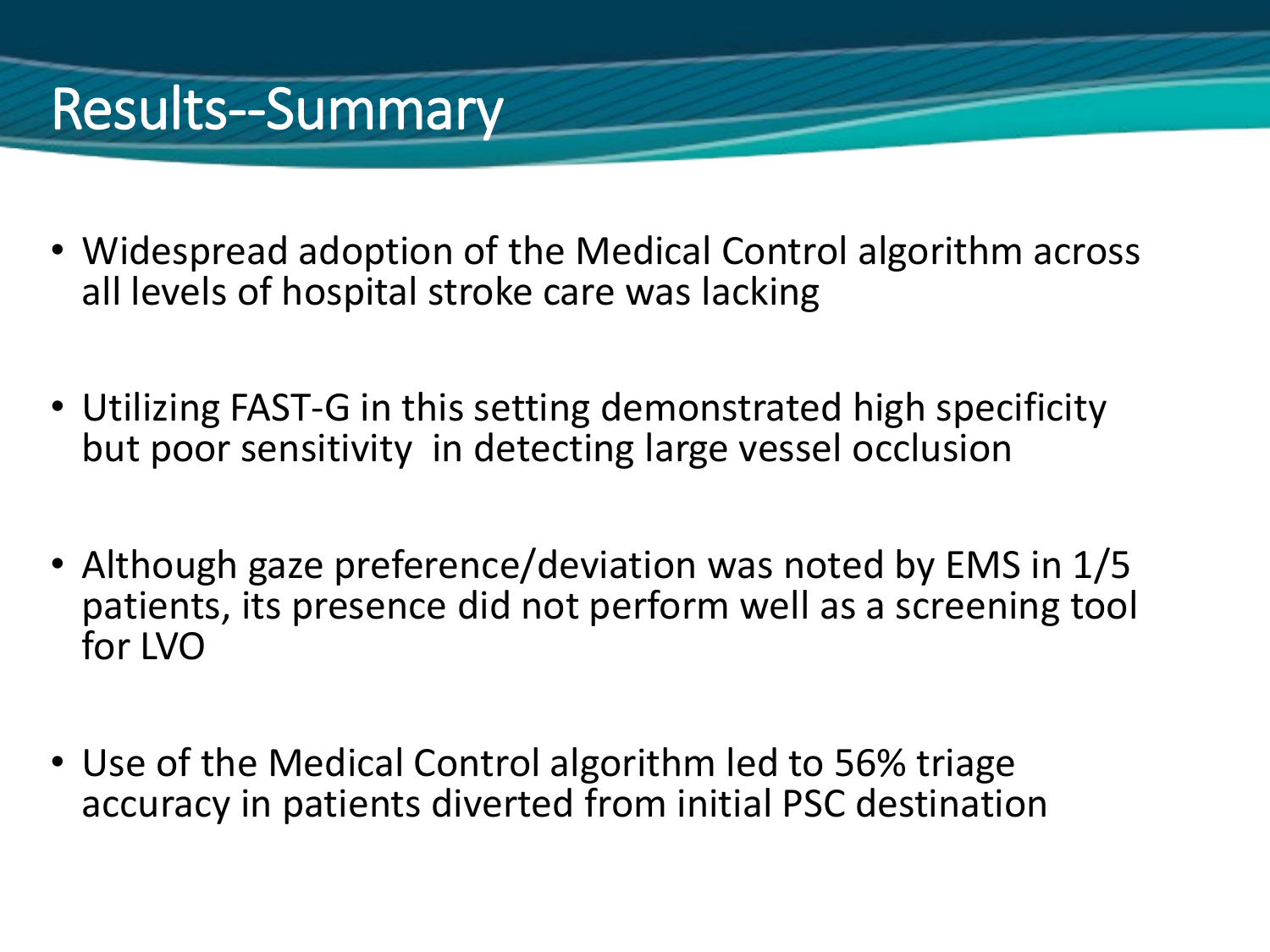### **Conclusion**

- Gaze preference in prehospital LVO prediction may be limited by inadequate training in EMS providers or poor predictive value in this population
- Future studies will need to explore barriers to adoption of screening strategies for LVO in prehospital care at both the level of Medical Control and EMS